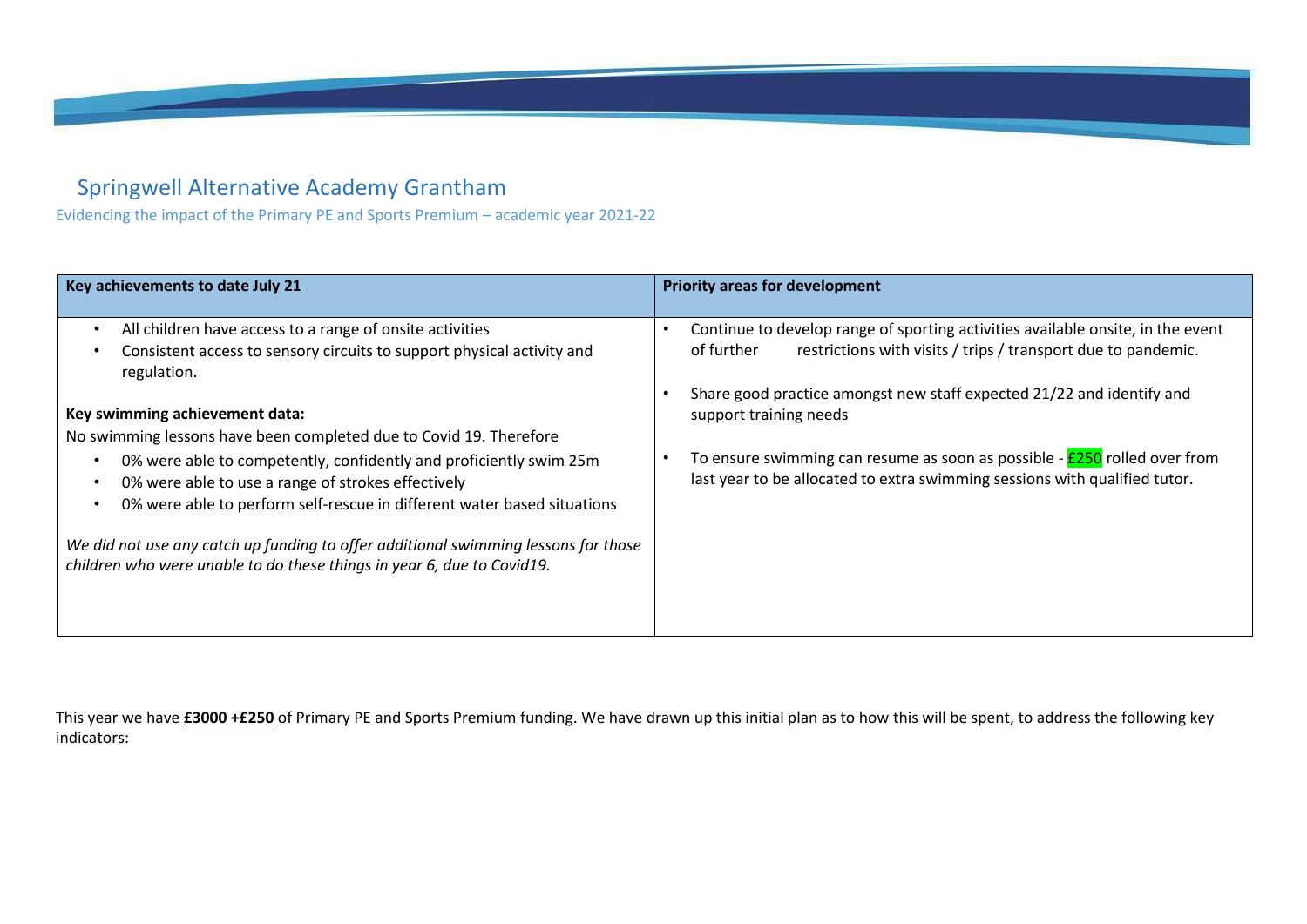| Key indicator 1: The engagement of all pupils in regular physical activity – Chief Medical Officer guidelines recommend that primary |                                  |                |                     | Total amount allocated: 1500 |
|--------------------------------------------------------------------------------------------------------------------------------------|----------------------------------|----------------|---------------------|------------------------------|
| school children undertake at least 30 minutes of physical activity a day in school                                                   |                                  |                |                     |                              |
| School focus and intended                                                                                                            | Actions required to achieve this | <b>Funding</b> | Evidence and impact | July 22 review               |
| allocated<br>impact on pupils                                                                                                        |                                  |                |                     |                              |

| $\sqrt{\phantom{a}}$ All pupils engage in at least<br>30 minutes of daily activity<br>each day | $\Box$ Primary leader to ensure this continues to<br>happen in each primary class<br>$\Box$ Primary leader to ensure new staff have<br>access to activities and resources to support<br>this<br>$\Box$ Care team leader to support new staff with<br>training and ensure they all have access to<br>resources to ensure that physical activities<br>are used as a planned tool for regulation<br>$\Box$ Care team manager to ensure that care team<br>staff are leading activities during break and<br>lunch time that encourage students to be<br>physically active | Replacement<br>bats / balls<br>£250<br>Bike<br>maintenance<br>£50<br>Basketball<br>hoops £700<br><b>Basketballs</b><br>£100<br><b>Football Goals</b><br>£400 | Learning walks with a<br>focus on physical<br>activity<br>Questionnaires.<br>observations, sensory<br><b>checklists</b><br>Student engagement in<br>creative and imaginative<br>play. |
|------------------------------------------------------------------------------------------------|----------------------------------------------------------------------------------------------------------------------------------------------------------------------------------------------------------------------------------------------------------------------------------------------------------------------------------------------------------------------------------------------------------------------------------------------------------------------------------------------------------------------------------------------------------------------|--------------------------------------------------------------------------------------------------------------------------------------------------------------|---------------------------------------------------------------------------------------------------------------------------------------------------------------------------------------|
|------------------------------------------------------------------------------------------------|----------------------------------------------------------------------------------------------------------------------------------------------------------------------------------------------------------------------------------------------------------------------------------------------------------------------------------------------------------------------------------------------------------------------------------------------------------------------------------------------------------------------------------------------------------------------|--------------------------------------------------------------------------------------------------------------------------------------------------------------|---------------------------------------------------------------------------------------------------------------------------------------------------------------------------------------|

| Key indicator 2: The profile of physical education, school sport and physical activity being raised across the school as a tool for whole<br>school improvement |                                  |                             | Total amount allocated:500 |                |
|-----------------------------------------------------------------------------------------------------------------------------------------------------------------|----------------------------------|-----------------------------|----------------------------|----------------|
| School focus and intended<br>impact on pupils                                                                                                                   | Actions required to achieve this | <b>Funding</b><br>allocated | Evidence and impact        | Uuly 22 review |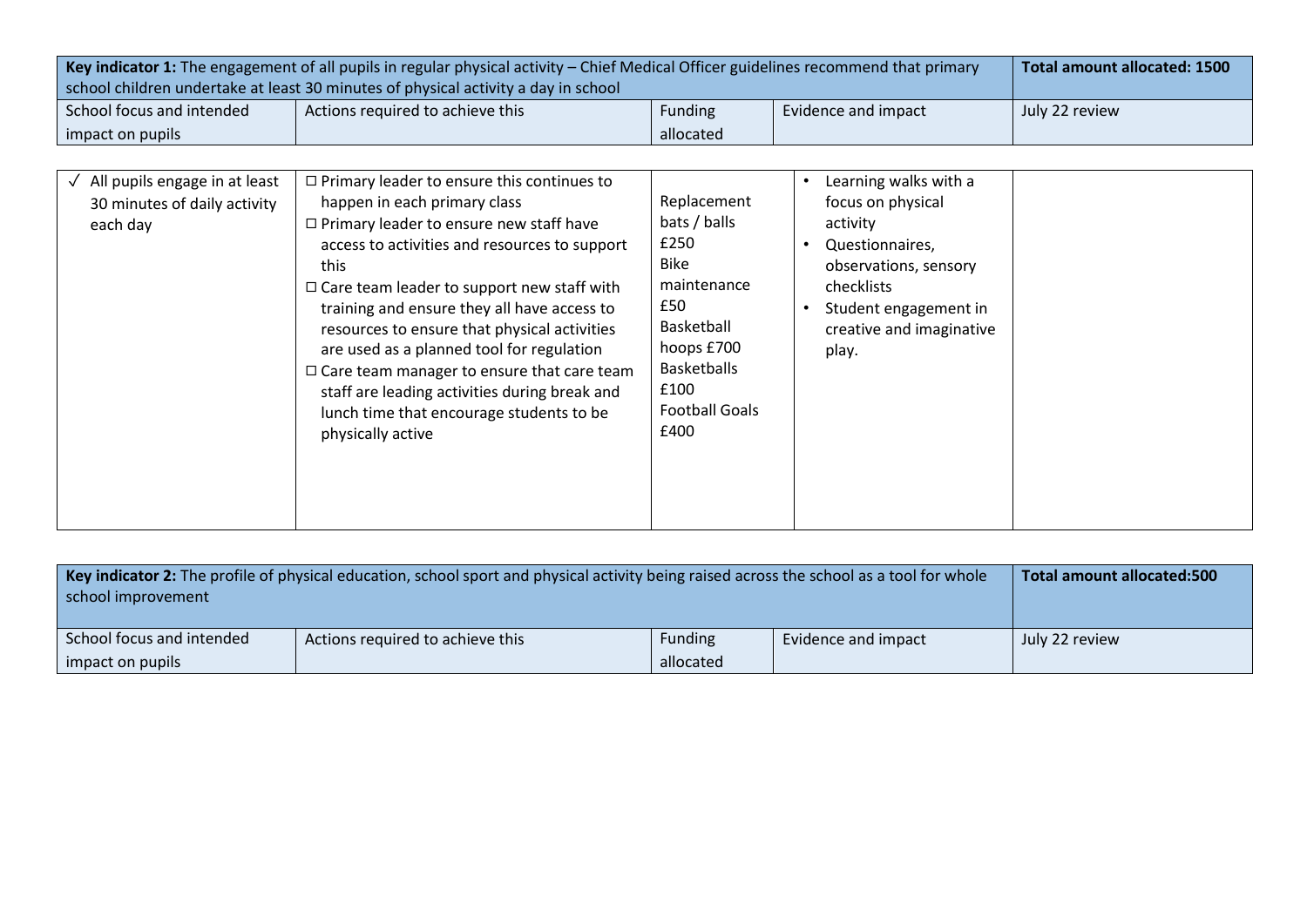| All students have access to<br>✓<br>a high quality PA curriculum | None from<br>□ Heads of Key Stage plan a high quality PA<br>sports catch up<br>curriculum for all key stages<br>funding<br>$\Box$ Primary Leader to purchase equipment to<br>support the curriculum plan | Curriculum plans<br>٠<br>Learning walks during<br>PA sessions<br>Improved pupil<br>engagement in structured<br>play, PA and sports<br>activities |
|------------------------------------------------------------------|----------------------------------------------------------------------------------------------------------------------------------------------------------------------------------------------------------|--------------------------------------------------------------------------------------------------------------------------------------------------|
|------------------------------------------------------------------|----------------------------------------------------------------------------------------------------------------------------------------------------------------------------------------------------------|--------------------------------------------------------------------------------------------------------------------------------------------------|

| Cross curricular<br>engagement via the<br>medium of sport                                                                        | $\Box$ KSL to meet with teachers to discuss where<br>cross-curricular links can be made to<br>enhance engagement.<br>$\Box$ Embed use of continuous provision indoors<br>and outdoors | None from<br>sports catch up<br>funding | Engagement levels<br>Learning walks |  |
|----------------------------------------------------------------------------------------------------------------------------------|---------------------------------------------------------------------------------------------------------------------------------------------------------------------------------------|-----------------------------------------|-------------------------------------|--|
| All students participate in<br>whole school sporting<br>events such as sports day<br>and charity fundraising<br>involving sports | $\Box$ Heads of School / AP to plan opportunities<br>for students to engage in whole school sports<br>and physical activities                                                         | £500                                    | Pupil voice                         |  |

| Key indicator 3: Increased confidence, knowledge and skills of all staff in teaching PE and sport |                                          |                | <b>Total amount allocated:250</b> |                               |
|---------------------------------------------------------------------------------------------------|------------------------------------------|----------------|-----------------------------------|-------------------------------|
| School focus and intended                                                                         | Actions required to achieve this         | Funding        | Evidence and impact               | July 22 review                |
| impact on pupils                                                                                  |                                          | allocated      |                                   | Sustainability and next steps |
| Students receive additional                                                                       | $\Box$ Key Stage Leader to book swimming | £250 rolled    | Student engagement                |                               |
| swimming lessons from a                                                                           | lessons at a venue which provides a      | over from last | Swimming data                     |                               |
| trained instructor                                                                                | qualified instructor                     | year to        |                                   |                               |
|                                                                                                   |                                          | supplement     |                                   |                               |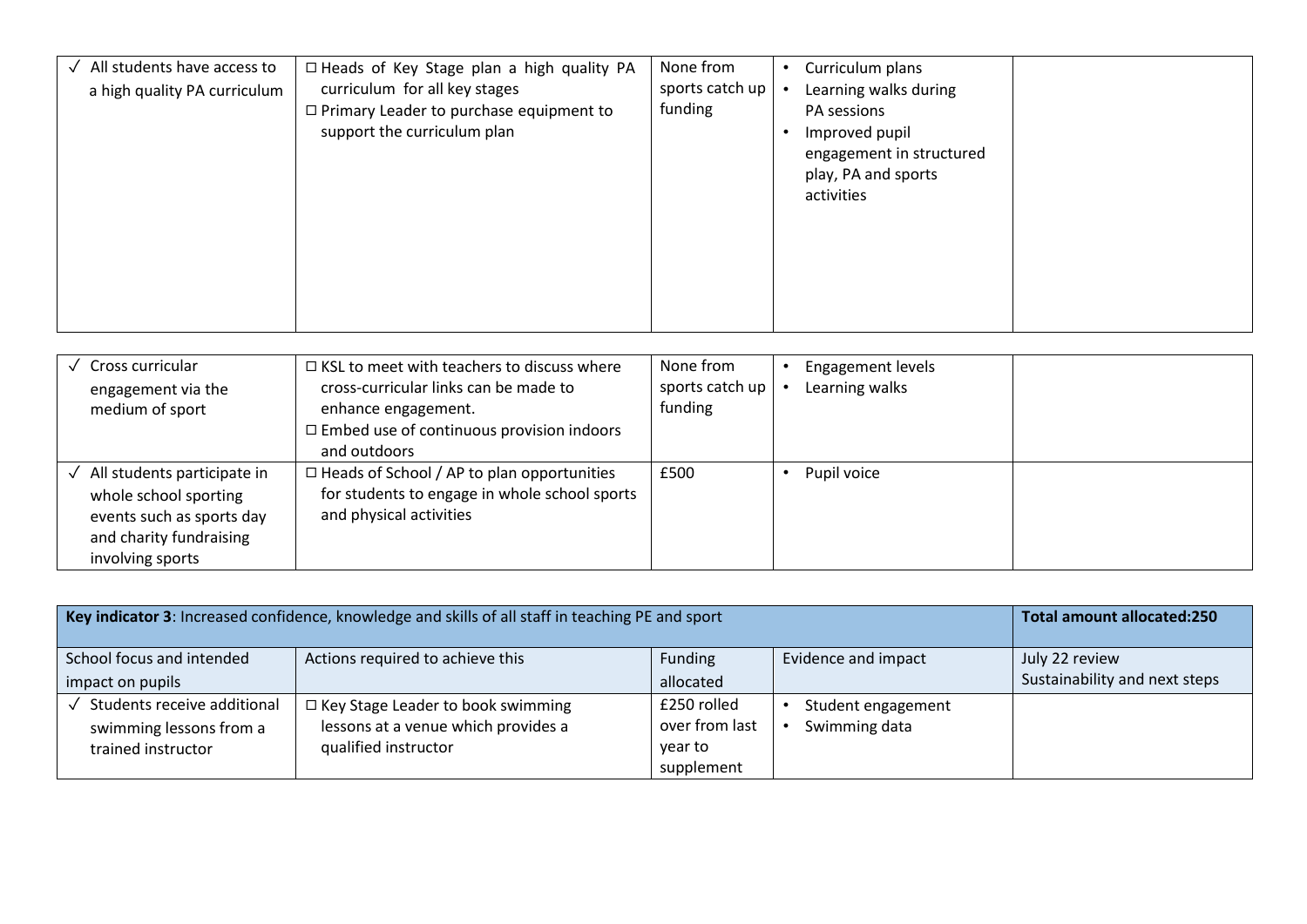| PA curriculum embedded<br>and planned by key stage<br>leader and teaching staff                           | $\Box$ Primary Leader develops ways of<br>supporting staff with lesson planning and<br>delivery.                                           | None from<br>sports catch up<br>funding | Enquiries and<br>lesson observations                   |
|-----------------------------------------------------------------------------------------------------------|--------------------------------------------------------------------------------------------------------------------------------------------|-----------------------------------------|--------------------------------------------------------|
| Additional training is<br>available for staff who<br>identify PA teaching as<br>an<br>area of development | □ Sports curriculum leader to identify CPD<br>for the delivery of play and sports.<br>$\square$ Sports curriculum lead to share resources. | None from<br>sports catch up<br>funding | Staff feedback<br>Enquiries and<br>lesson observations |

## **Key indicator 4**: Broader experience of a range of sports and activities offered to all pupils **Total amount allocated:500**

School focus and intended impact on pupils Actions required to achieve this **Funding** Funding allocated Evidence and impact  $\vert$  Sustainability and next steps ✓ All students have access to a range of different physical and sporting activities ✓ Students are supported to find physical activity that they enjoy and that they can continue to do after they leave our school ◻Primary Leader to seek opportunities and plan educational visits so that students can try new physical activities and sports ◻Key Stage Leaders to ensure that the PA curriculum and daily activities engage all students in physical activity £500 • Student voice on levels of engagement in physical activity

| Key indicator 5: Increased participation in competitive sport |                                                   |           |                            | Total amount allocated:500 see<br>above |
|---------------------------------------------------------------|---------------------------------------------------|-----------|----------------------------|-----------------------------------------|
| School focus and intended                                     | Actions required to achieve this                  | Funding   | Evidence and impact        |                                         |
| impact on pupils                                              |                                                   | allocated |                            |                                         |
| Increased participation in                                    | Head of School / AP to organise competitive       | £500      | Review of enrichment offer |                                         |
| competitive sport                                             | sports event(s) opportunities as part of          |           |                            |                                         |
|                                                               | enrichment offer. Either within school or part of |           |                            |                                         |
|                                                               | the Wellspring APs.                               |           |                            |                                         |